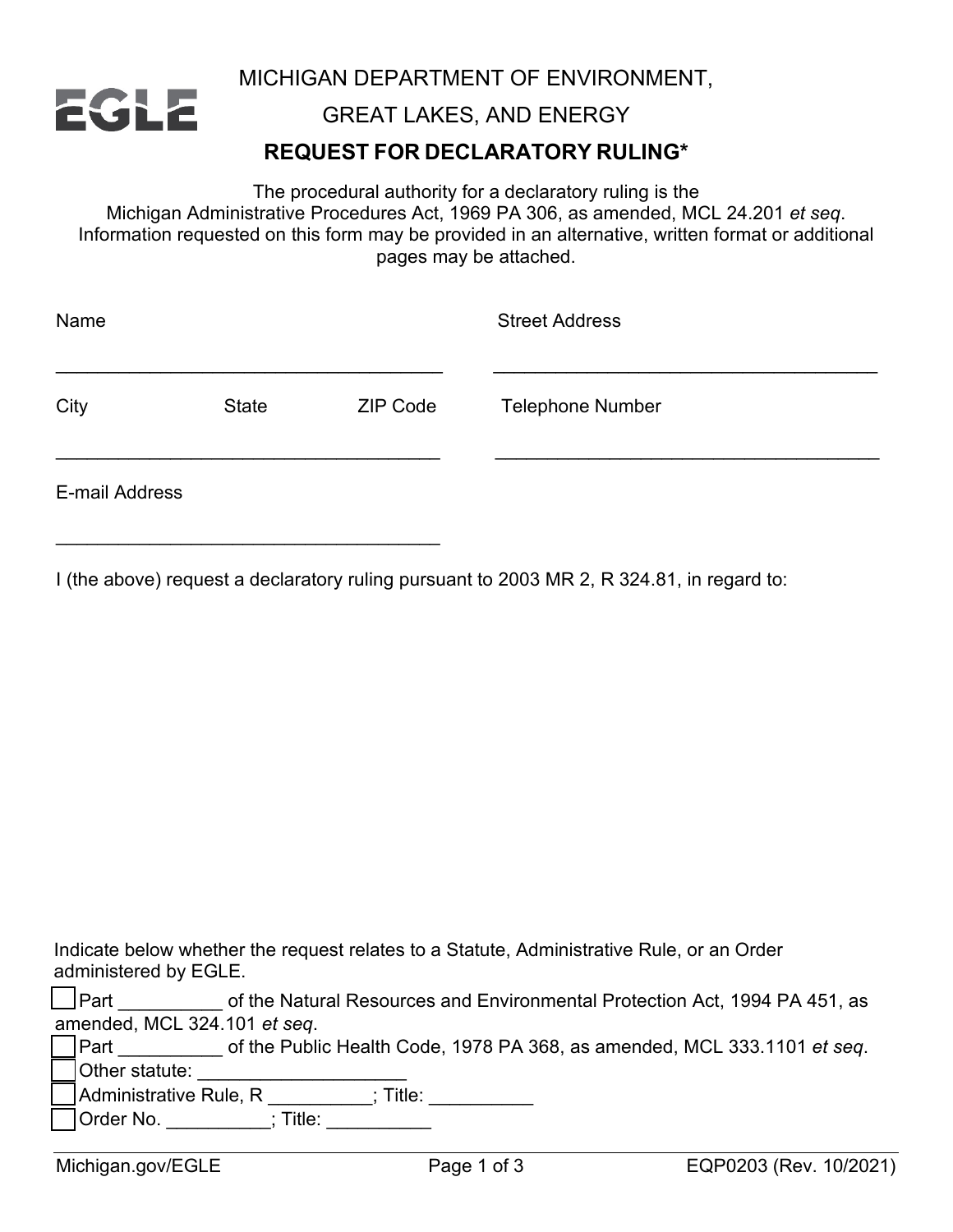Please state the specific question or request to be addressed:

Please state the actual uncontested facts, including your status as an interested person or your standing to request a declaratory ruling:

(Additional pages, maps, drawings, etc., may be attached)